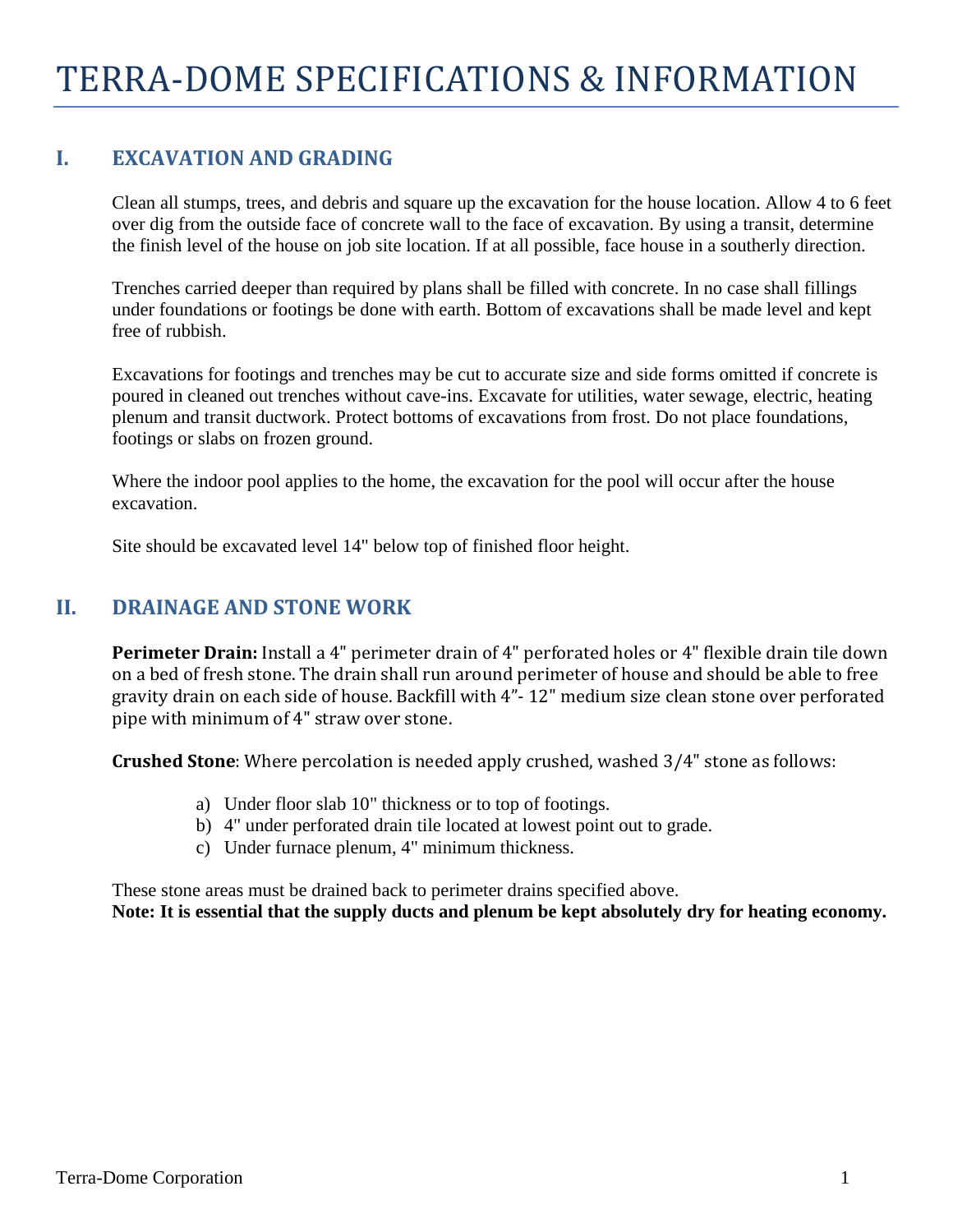#### **(Drainage and Stonework Cont.)**

**Back-Fill:** When house is waterproofed, insulated and all utilities in place, back-fill with a clean material (don't use large rocks, lumber, stumps, debris, etc.). This could cause a break in waterproofing membrane.

Earth cover over roof to consist of 2' to 6' of earth minimum and sloping from center of house to the perimeter exterior walls. Take care not to crush insulation. Utilize machinery up to 955 loader for backfilling upon fully cured concrete (28 days).

**Note: The superimposed design load of 327 lb. per square foot has included an auto live load of 50 lb. per square foot. Do not overload the concrete roof deck with heavy machinery. Terra-Dome Corp. is released of all liabilities if these directions are not followed.**

#### **III. CONCRETE WORK**

**Footings:** All footings shall be reinforced steel as indicated on plans. All footings are to be cast in place on undisturbed earth using a 3500# concrete mix.

**Walls:** To be cast of 4000# concrete and a minimum of 5 1/4 bag mix, 3/4 aggregate with 3% air entrained.

Walls are all 10" thick and 8' high with #4 bar at 12' X 12" centers each way. Place all vent pipes, chimneys, utilities in walls or roof.

Where needed, electrical outlets with 3/4" PVC conduit are placed in wall before pour and front covered with tape.

**Roof:** Roof is same mix as walls with rebar placed according to specifications. Walls, roof and overhang of each module are poured at one time (monolithic pour) with Terra-Dome's special form systems.

**Floors:** Is same concrete mix as walls and roof, 4" thick. Vapor barrier of 4-mil polyethylene is under slab. Finish smooth with steel trowel.

## **IV. ELECTRIAL**

**Conduit:** PVC plastic conduit shall be used in walls. Plastic conduit to be used under floor slab. Provide suitable type lock nuts, bushings, couplings, etc. for use with the conduit to make rigid connection between conduit boxes. Conduit shall be cut square (reamed) and made up to give a smooth channel. Connections other than at outlet boxes shall be watertight. Conduit shall be of adequate size and so installed that wires can be easily inserted or withdrawn without injury to insulation, using long sweep bands at all angles. Conduit shall be concealed in the floors, slabs, walls, etc. of the house construction in all finished areas. Furnace room conduit may be exposed on walls. Conduit placed on poured concrete to be a minimum of 1/2" in size.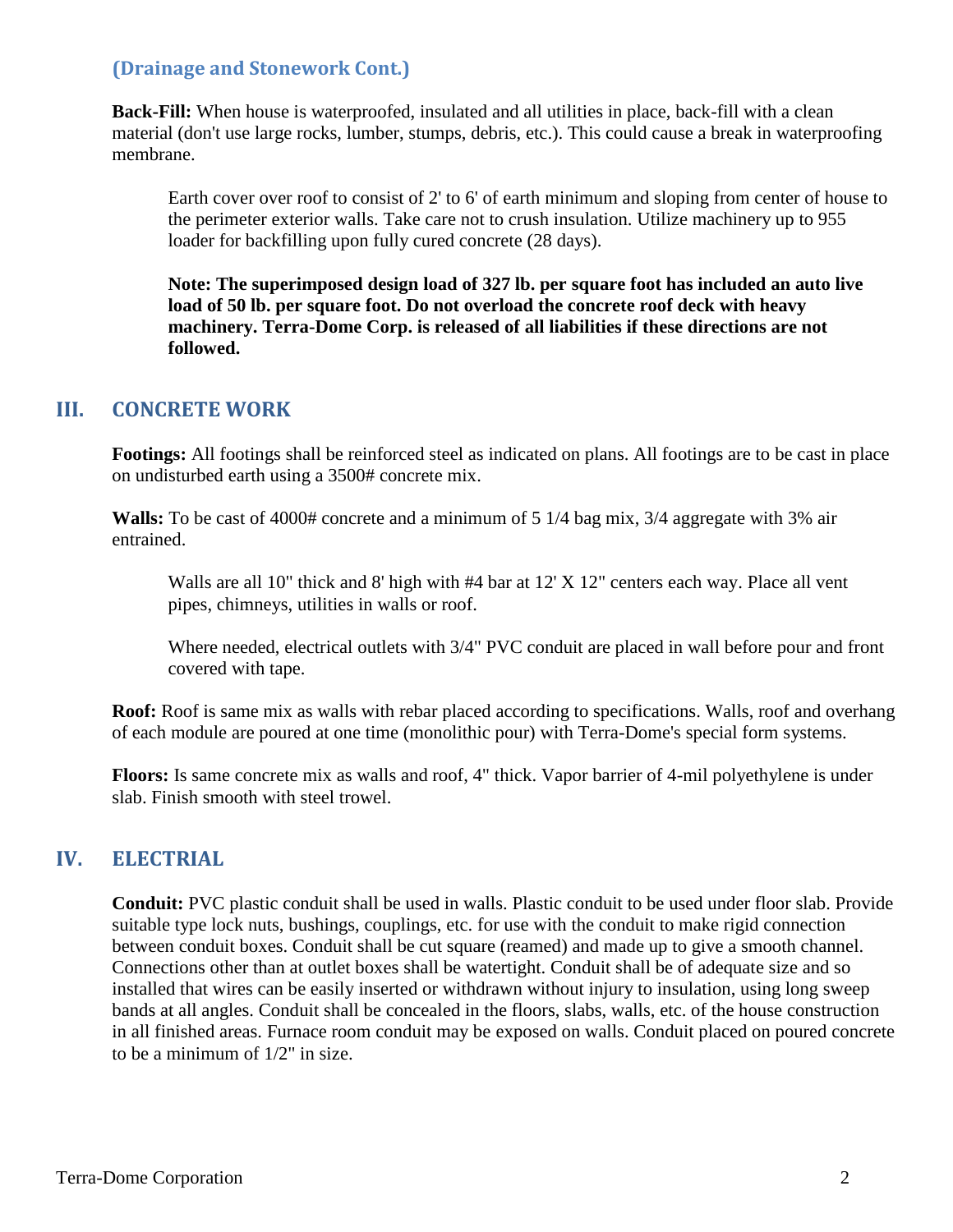# **(Electrical Cont.)**

**Wires:** Wire shall be moisture proof for underground and where required by code. No wire smaller than No. 12 shall be used and where length of run would cause voltage drop of more than 2% in size No. 10 wire shall be used. Wire shall be different colors to identify the various lines. Where Romex cable is used with metal studs, use a plastic grommet to protect wiring from metal studs. MC cable can be utilized without grommets with a grounding screw.

**Outlets:** Outlet boxes and covers shall be galvanized. For concrete work the boxes shall be selected to facilitate electrical work and minimize interference with placing of reinforcing steel provide galvanized utility and gang boxes for switches. Conduit and outlet boxes in concrete masonry shall be installed as work progresses and shall not be cut in later.

**Cleaning:** All fixtures, panel boards, motors and all other heating, ventilating or electrical equipment furnished or installed by this contractor shall be thoroughly cleaned prior to leaving the job.

**Access Panels:** The electrical contractor shall furnish to the general contractor for installation access panels as required for proper access to any junction boxes.

**Receptacles:** Receptacles to be heavy duty, grounding type, flush duplex 20 amperes, 120 volts. Mount all receptacles in horizontal position unless specifically noted otherwise. Outdoor receptacles to be weatherproof, complete with duplex grounding type receptacle and double stainless steel gasket cover.

**Electrical Service**: 200 ampere to 100 ampere, depending on size of house. 240 volt, 60 cycle singlephase underground service with outside meter mounted on stub post or above entry vestibule.

**Stove, Refrigerator, Washer and Dryer:** Dryers vented through roof next to plumbing vent or out the front of the building under floor slab. The four items listed will be furnished by owner and installed by this contractor.

**Dishwasher:** Owners discretion

**Air Exhaust:** In bathrooms, use Nutone Model, air delivery 70 c.f.m. at .10 sr, sound level 3.5 Sones. Mount in drop ceiling.

## **V. HEATING AND AIR CONDITIONING**

Heating unit can be electric, gas, oil or wood. A counter flow central air system is recommended over plenum. Separate units can be installed in separate rooms of house.

You can also heat with airtight wood stove or fireplace. All units except electrical need combustion air line.

**Plenum:** To be cast into floor construction. Check with HVAC contractor for details.

**Ductwork:** General Plastics is the recommended supplier. See links page on website.

Shall be constructed entirely of PVC plastic for sizes shown on drawing. See drawing for details and specifications from HVAC contractor.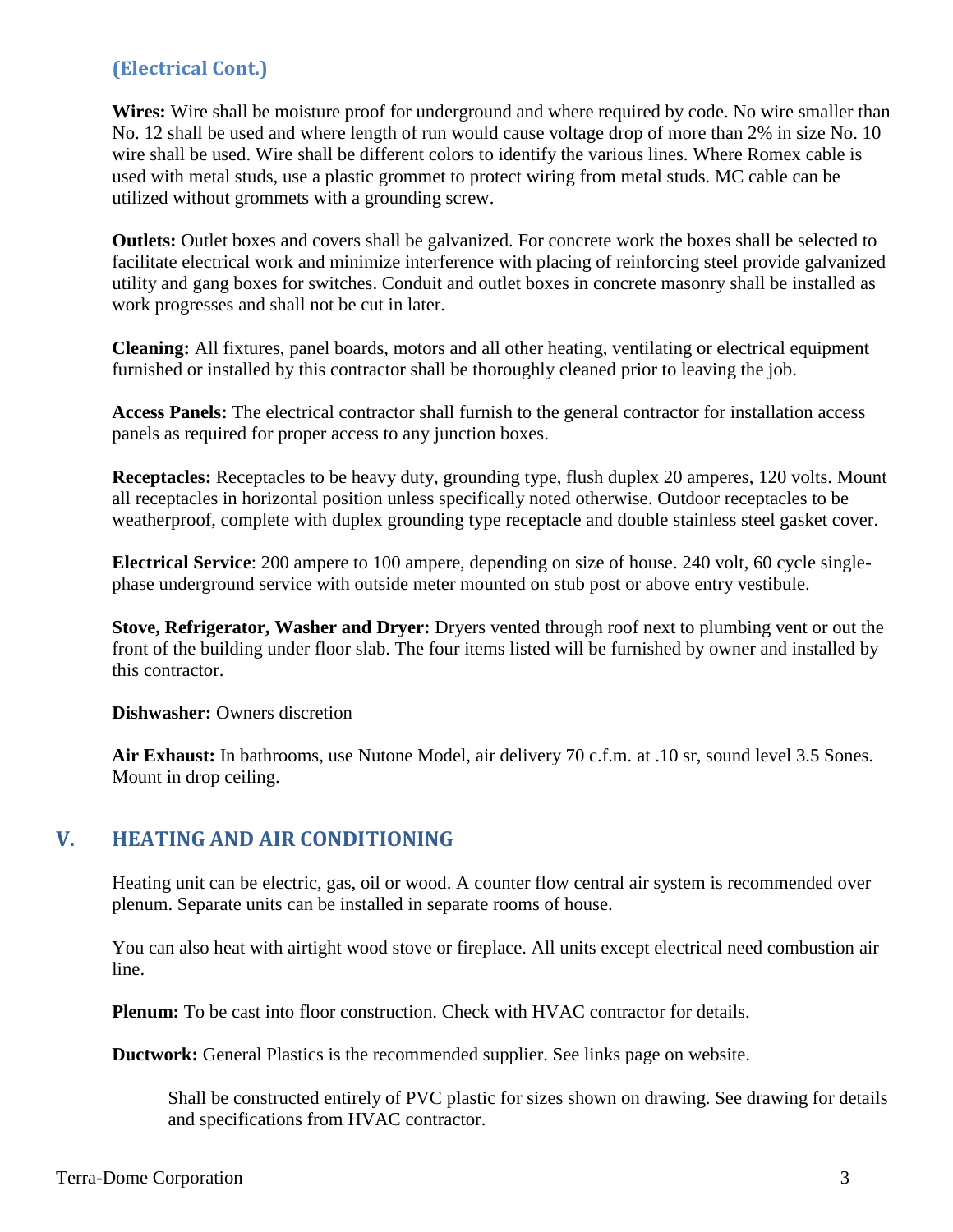#### **VI. PLUMBING**

All plumbing fixtures, drains, valves, etc. shown on the plans shall be connected, complete with necessary supplies, waste and vents, whether or not the roughing in or piping is shown or indicated.

**Cleaning:** All plumbing fixtures, metal, trim, drains, fittings and connections shall be thoroughly cleaned and left ready for service for the home buyer.

**Flashing:** Provide flashing for floor drains in waterproofed floors. Fasten flashing to drain clamp device and make watertight.

**Clean Outs:** Furnish and install clean outs as indicated on the plans, or even if not shown, as required according to local and state codes.

**Sewers:** Lay piping true to line and grade. Fit ends together and match so that sewer will have smooth and uniform invert throughout its length. Unless otherwise indicated or directed, maintain 30" minimum cover above piping. Pipe shall be provided with firm support. Follow local codes.

**Ordinances and Permits**: The owner shall obtain and pay for all permits required for installation and inspection as required by the existing ordinances. All work shall conform to state and local codes.

**Water Service:** The plumbing contractor shall arrange with the local water department and pay for the installation of a domestic water supply service. The water meter and installation of same shall be included in the plumbing contract.

**Fixtures:** To be supplied by owner or plumbing contractor.

#### **VII. FIREPLACES AND CHIMNEYS**

The fireplace shall be a heatilator type using a vent from house air handler unit to circulate around firebox and act as a natural heatilator.

All freestanding wood-burning fireplaces as indicated on plans shall be furnished at owner's request.

The chimney shall be a clay flue liner or metal piping recommended by manufacturer. Cap all chimneys for water penetration.

Outside air source must be placed under floor for all fireplaces or woodstoves.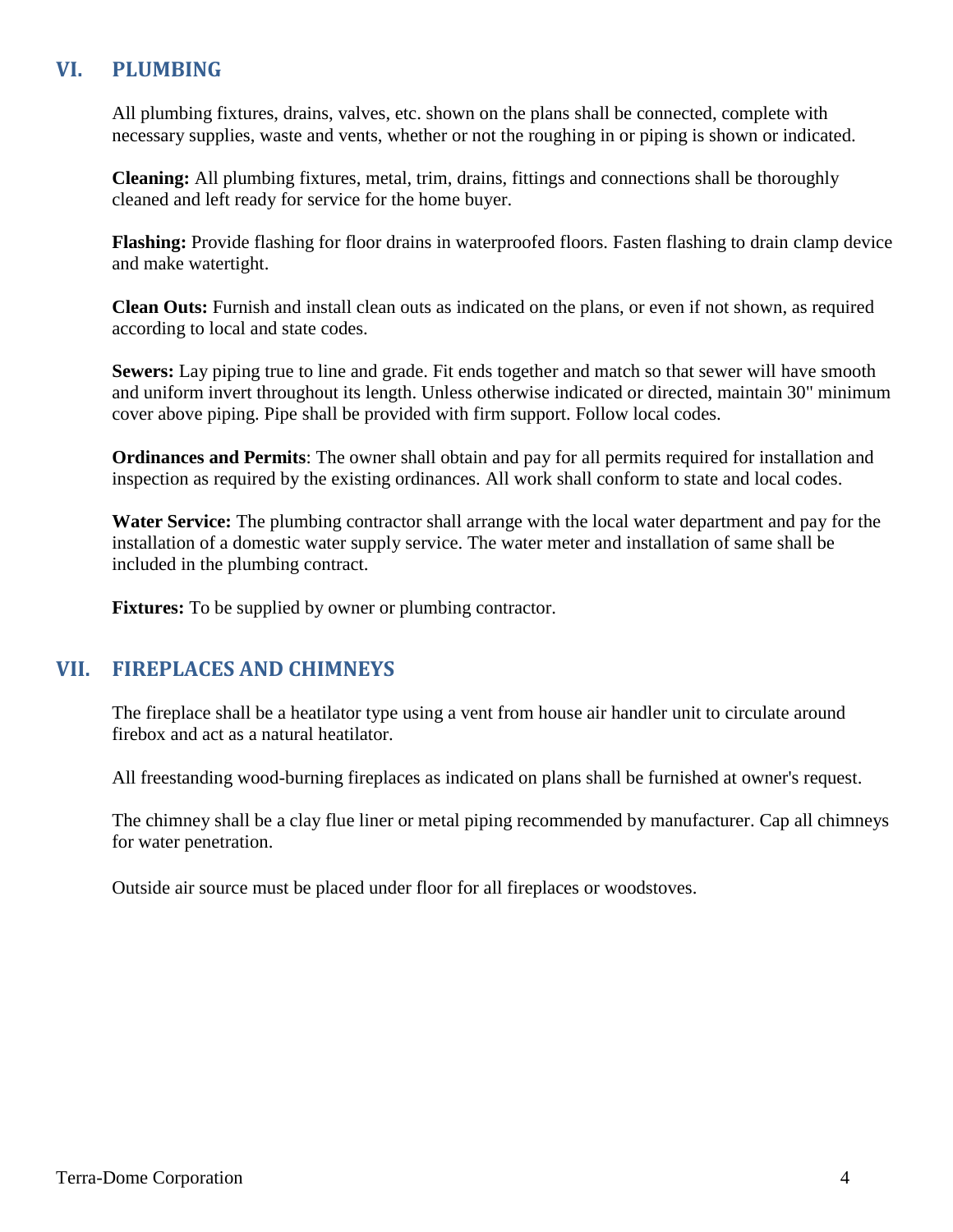#### **VIII. WATERPROOFING**

Recommended supplier is EPRO Services. See links page on the website.

Terra-Dome waterproofing membrane is a tar modified polyurethane elastomer. It is applied as a liquid and forms a bonded synthetic rubber membrane. The material can be applied with a brush or roller or can be sprayed to a thickness of 1/16 inch. This permanent bond will prevent travel of water below the membrane even if the membrane is punctured. The elastic properties will permit the membrane to span ordinary shrinkage cracks up to 1/16 inch.

A bentonite sheet good material is used in conjunction with rubber membrane on overhangs parapet walls and cold joints.

A plastic liner may be placed over the entire structure.

#### **IX. INSULATION**

Two 1" layers of 1" X 4' X 8' Styrofoam placed directly over top of structure with offset joints

One 1" layer of Styrofoam placed over vertical walls.

One 2" X 4' X 8' extruded Styrofoam placed over exterior walls or 3" X 4' x 8' expanded polystyrene

Parapets and overhangs require 1" X 4' X 8' extruded or 2" X 4' X 8' expanded.

#### **X. STEEL OR WOOD STUDS**

All metal or wood studs to be 3-5/8" wall studs. Shoot top and bottom metal plate into concrete with ramset gun at 24" O.C. or use concrete nail or tapcon screw.

Place metal or wood studs 16" O.C. as detailed on plans

All wood sill plates should be pressure treated.

#### **XI. DRYWALL**

All walls to be 1/2" fire code drywall painted with 2 coats smooth and all ceilings with one coat sprayed acoustic and/or 1 coat flat latex paint over splatter finish. Fasten drywall to metal studs with 1"-1 1/4" long screws at 12" O.C.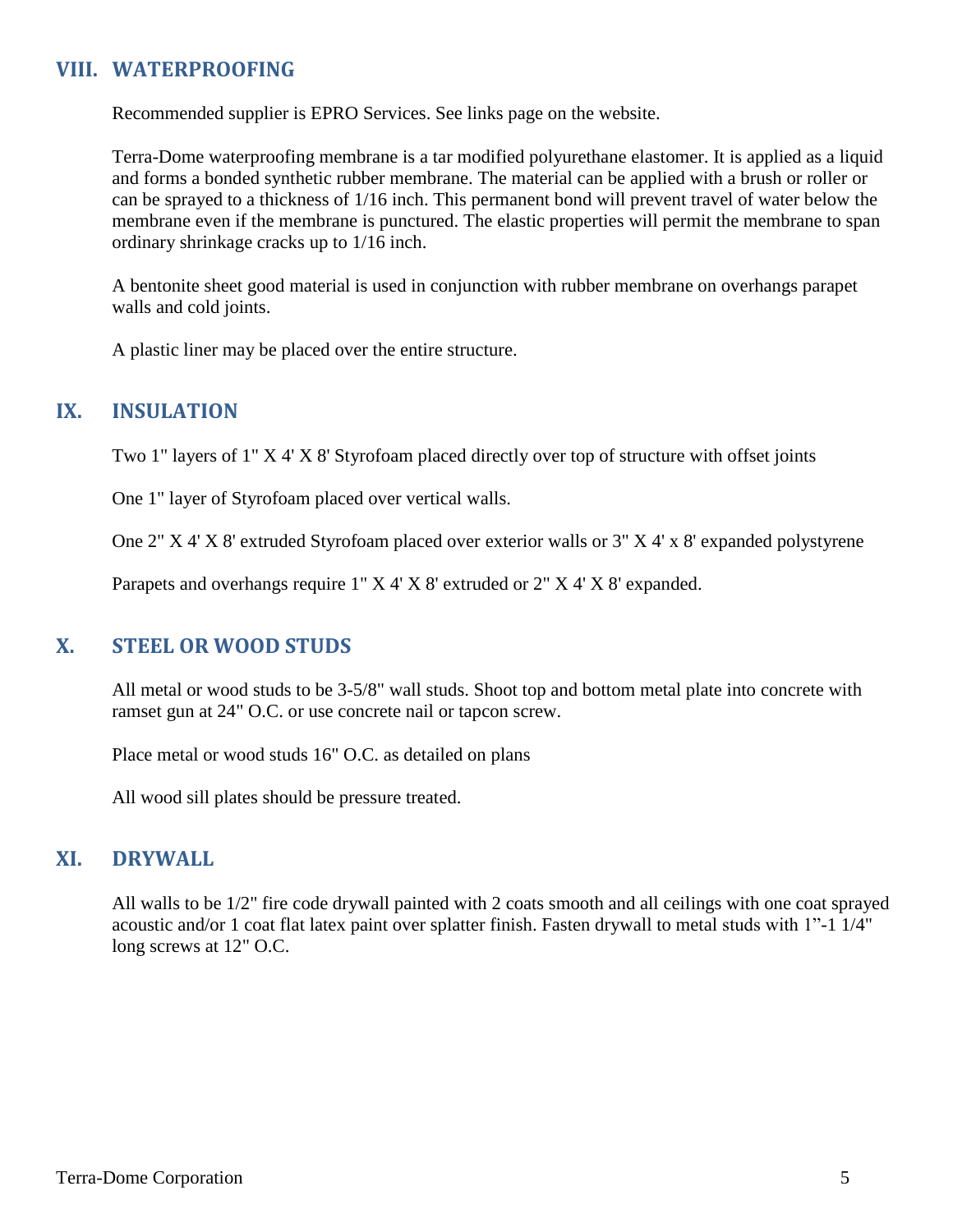# **XII. OUTSIDE FINISH**

All walls exposed to the exterior of the home will have 2" extruded Styrofoam insulation or 3" expanded Styrofoam insulation. Finishes over insulation include the following:

- Synthetic Stucco
- Conventional Stucco
- Stone
- Siding
- Brick
- Log

#### **XIII. INTERIOR FINISHES**

Interior concrete walls to be coated with plaster material (recommend a perlited gypsum plaster called Structolite manufactured by US Gypsum). Also a skim coat of drywall compound will be applied to make a smooth surface to be textured and painted by owner.

#### **XIV. CARPENTRY**

**Door and Door Frames:** Standard 4-112" pre-hung and pre-finished doors and frames to be selected by owner.

**Garage Doors:** To be selected by owner. See plans for location and size.

**Sliding Glass Doors:** If specified on plans, contractor will furnish thermo-pane glass door.

**Kitchen and Vanity Cabinets:** Pattern to be selected by owner. Kitchen wall typically furred out to allow for electrical and plumbing requirements.

**Plastic Laminate Counter:** Kitchen and vanity shall be pressure laminate self-edged on a base of flakeboard. Kitchen backsplash same material applies directly to wall board and extends to underside of cabinets. Vanity backs and end splashes 4" high self-edged as for counter tops or other material selected by owner.

#### **XV. FLOORING CHOICES OVER CONCRETE FLOORS**

- Carpet w  $1/2$ " pad.
- Tile
- Vinyl Flooring
- Laminate floating floor system
- Real wood floating floor system
- Stone
- Stained concrete
- Stamped concrete
- Synthetic decorative concrete